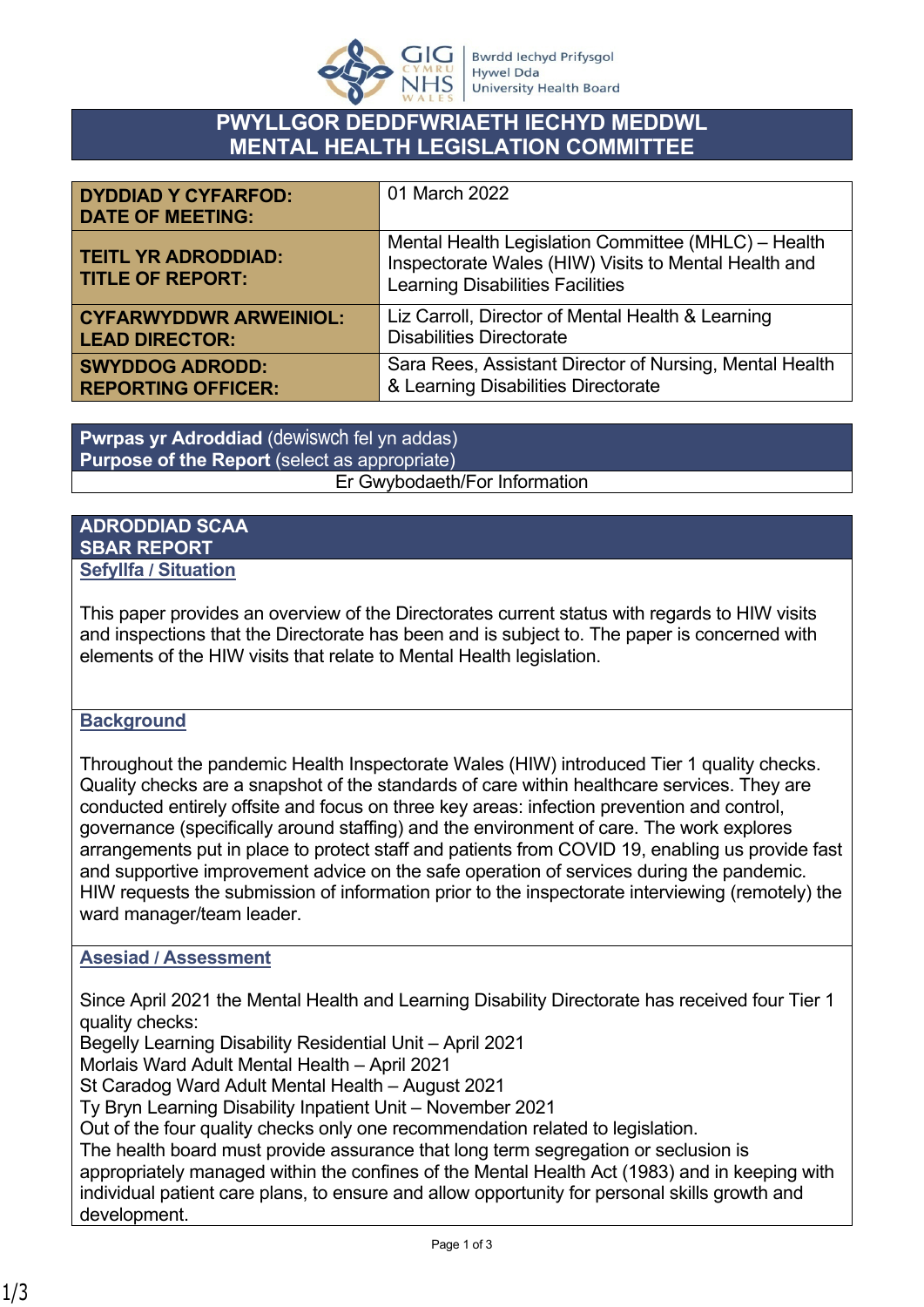Ty Bryn is currently closed to allow significant estates work to be undertaken to ensure that a safe environment can be provided. The seclusion policy is currently being reviewed led by the Consultant Nurse in collaboration with the Head of Health and Safety and the MH/LD legislation lead. It will include both seclusion and long term segregation. It will be presented to MHLC once complete. The current policy remains in place whilst the review is undertaken.

**Argymhelliad / Recommendation**

• For Information

The Mental Health Legislation Committee will be kept updated on the review of the seclusion policy which, once complete, will be submitted to committee for final approval.

| Amcanion: (rhaid cwblhau)<br><b>Objectives: (must be completed)</b> |                                               |
|---------------------------------------------------------------------|-----------------------------------------------|
| <b>Committee ToR Reference:</b>                                     |                                               |
| Cyfeirnod Cylch Gorchwyl y Pwyllgor:                                |                                               |
| Cyfeirnod Cofrestr Risg Datix a Sgôr                                |                                               |
| Cyfredol:                                                           |                                               |
| Datix Risk Register Reference and                                   |                                               |
| Score:                                                              |                                               |
| Safon(au) Gofal ac lechyd:                                          | 4. Dignified Care                             |
| Health and Care Standard(s):                                        | Choose an item.                               |
|                                                                     | Choose an item.                               |
|                                                                     | Choose an item.                               |
| <b>Amcanion Strategol y BIP:</b>                                    | 5. Safe sustainable, accessible and kind care |
| <b>UHB Strategic Objectives:</b>                                    | Choose an item.                               |
|                                                                     | Choose an item.                               |
|                                                                     | Choose an item.                               |
| <b>Amcanion Llesiant BIP:</b>                                       | 10. Not Applicable                            |
| <b>UHB Well-being Objectives:</b>                                   | Choose an item.                               |
| <b>Hyperlink to HDdUHB Well-being</b>                               | Choose an item.                               |
| <b>Objectives Annual Report 2018-2019</b>                           | Choose an item.                               |

| <b>Gwybodaeth Ychwanegol:</b><br><b>Further Information:</b>              |                                                    |
|---------------------------------------------------------------------------|----------------------------------------------------|
| Ar sail tystiolaeth:<br>Evidence Base:                                    | <b>MHA Code of Practice</b>                        |
|                                                                           | National Association of Psychiatric Intensive Care |
| <b>Rhestr Termau:</b>                                                     |                                                    |
| <b>Glossary of Terms:</b>                                                 |                                                    |
| Partïon / Pwyllgorau â ymgynhorwyd<br>ymlaen llaw y Pwyllgor Deddfwriaeth | The policy review will go through the following    |
|                                                                           | consultation process:                              |
| lechyd Meddwl:                                                            | <b>MH/LD Written Control Document Group</b>        |